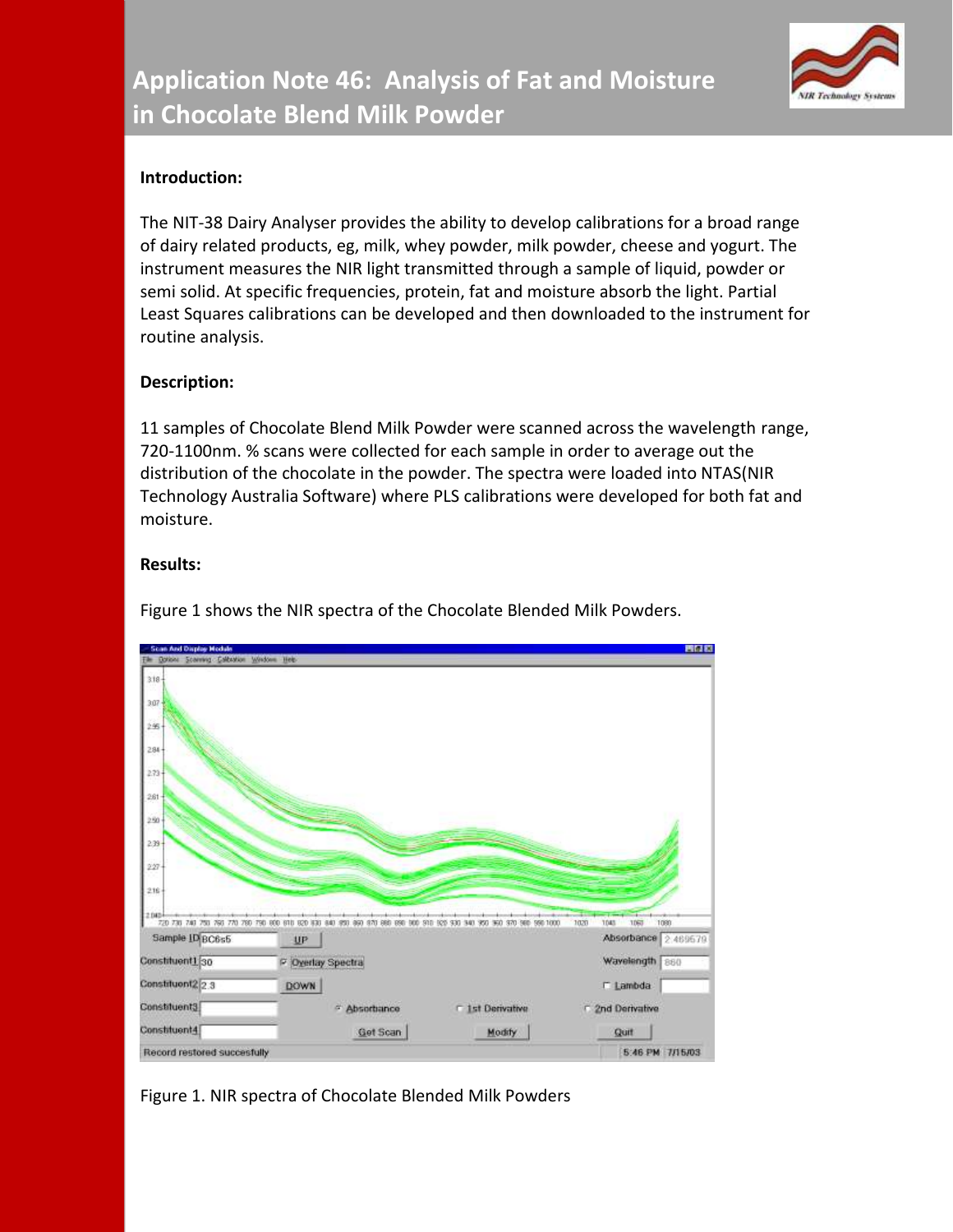





### Figure 3. Plot NIR Moisture vs Ref Moisture %

Figures 2 and 3 show the plots of the Fat and Moisture calibrations.

The calibration statistics are as follows;

|                        | Fat  | Moisture |
|------------------------|------|----------|
| # Sample Scans         | 55   | 55       |
| # PC's                 | 12   | 15       |
| Std Error of Cal (SEC) | 0.09 | 0.09     |
| R2                     | 0.98 | 0.84     |